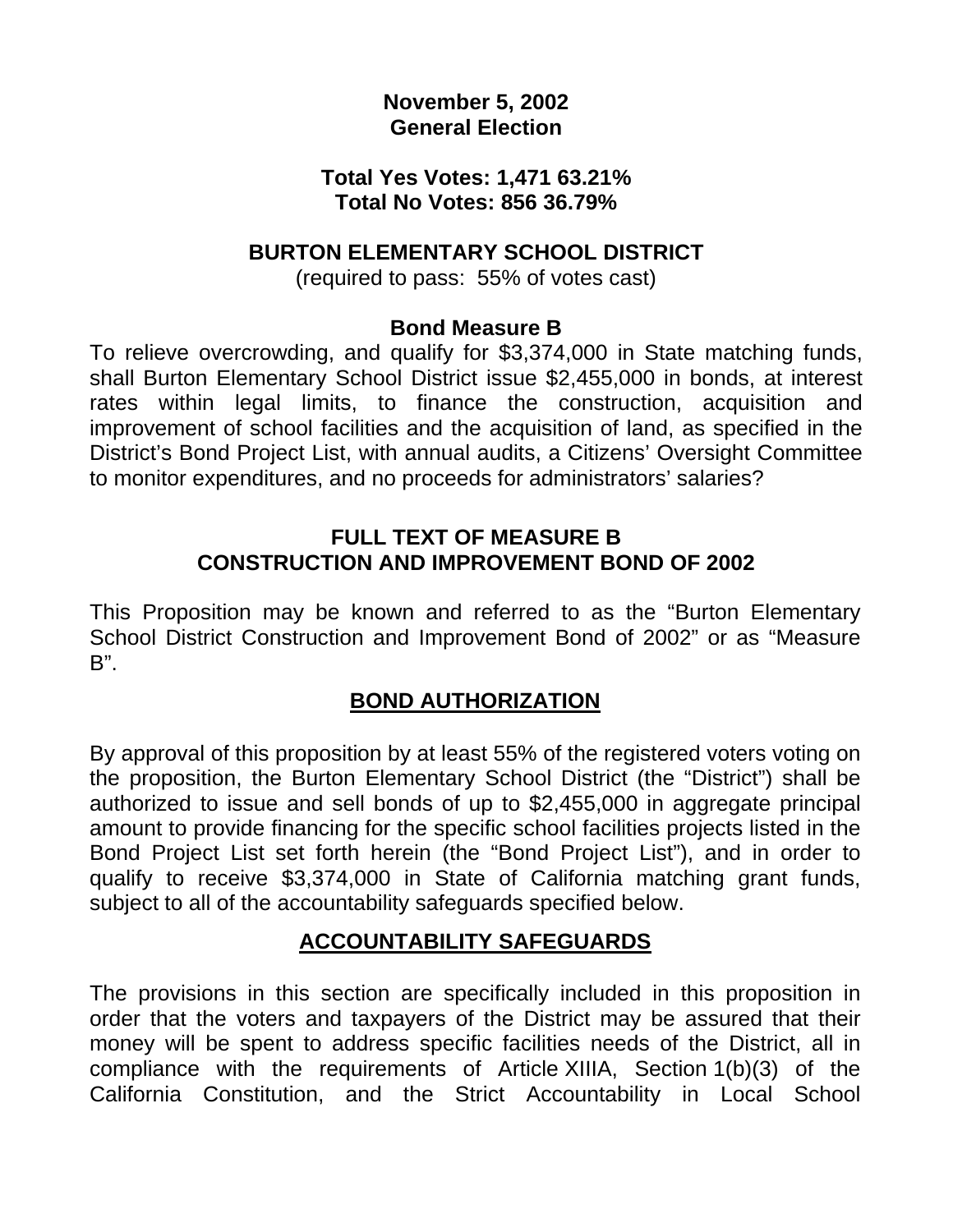Construction Bonds Act of 2000 (codified at Education Code Sections 15264 and following).

**Evaluation of Needs.** The Board of Education of the District (the "Board") has prepared an updated facilities plan in order to evaluate and address all of the facilities needs of the District at each campus and facility, and to determine which projects to finance from a local bond at this time. The Board hereby certifies that it has evaluated safety, class size reduction and information technology needs in developing the Bond Project List.

**Limitations on Use of Bonds.** Proceeds from the sale of bonds authorized by this proposition shall be used only for the construction, reconstruction, rehabilitation, or replacement of school facilities, including the furnishing and equipping of school facilities, or the acquisition or lease of real property for school facilities, and not for any other purpose, including teacher and administrator salaries and other school operating expenses.

**Independent Citizens' Oversight Committee.** The Board shall establish an independent Citizens' Oversight Committee (pursuant to California Education Code (the "Education Code") Section 15278 and following), to ensure bond proceeds are expended only for the school facilities projects listed in the Bond Project List. The committee shall be established within 60 days of the date when the results of the election appear in the minutes of the Board.

**Annual Performance Audits.** The Board shall conduct an annual, independent performance audit to ensure that the bond proceeds have been expended only on the school facilities projects listed in the Bond Project List.

**Annual Financial Audits.** The Board shall conduct an annual, independent financial audit of the bond proceeds until all of those proceeds have been spent for the school facilities projects listed in the Bond Project List.

**Special Bond Proceeds Account; Annual Report to Board.** Upon approval of this proposition and the sale of any bonds approved, the Board shall take actions necessary to establish an account in which proceeds of the sale of bonds will be deposited. As long as any proceeds of the bonds remain unexpended, the Superintendent of the District shall cause a report to be filed with the Board no later than January 1 of each year, commencing January 1, 2004, stating (a) the amount of bond proceeds received and expended in that year, and (b) the status of any project funded or to be funded from bond proceeds. The report may relate to the calendar year, fiscal year, or other appropriate annual period as the Superintendent of the District shall determine,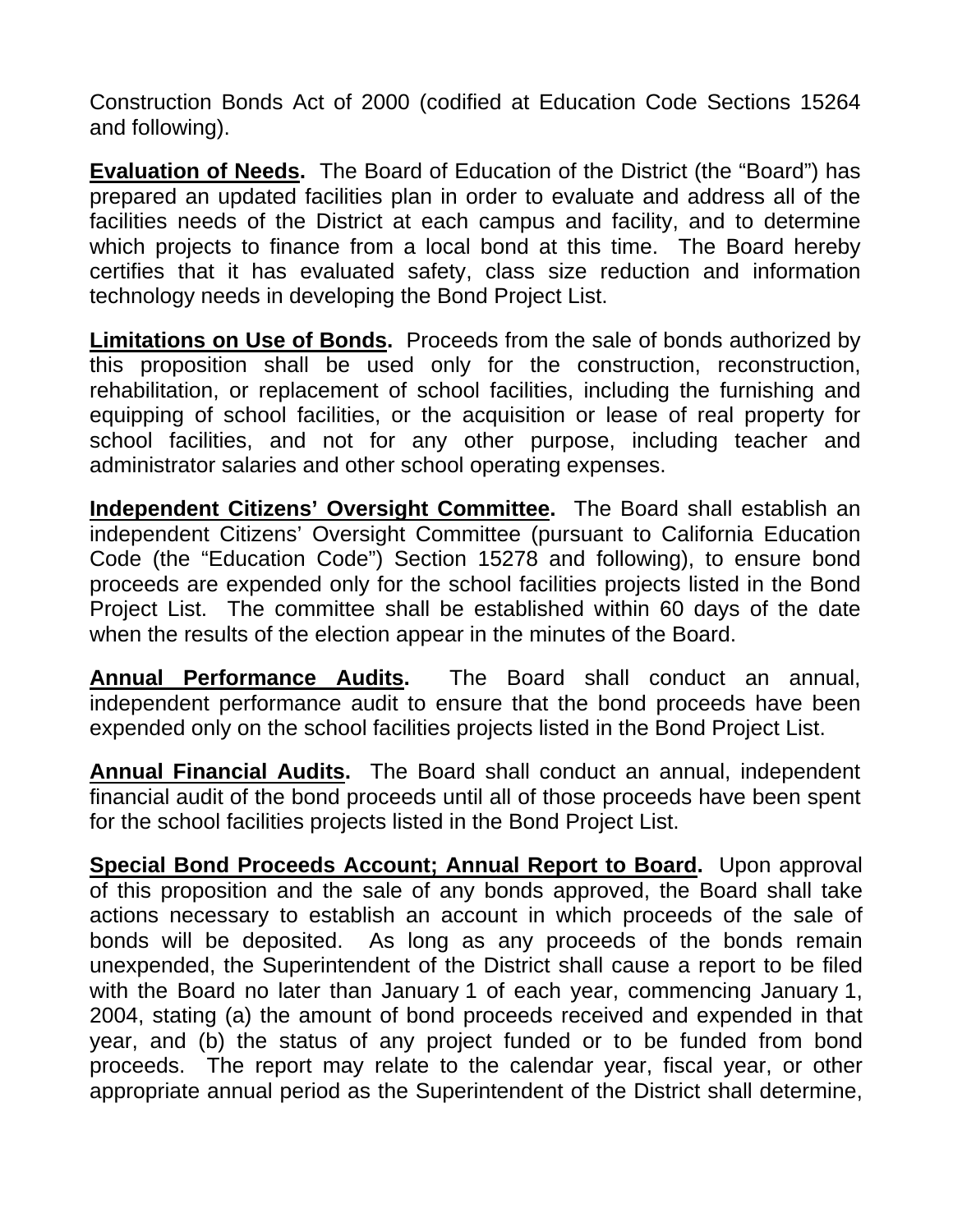and may be incorporated into the annual budget, audit, or other appropriate routine report to the Board.

# **BOND PROJECT LIST**

The Bond Project List set forth below shall be considered a part of the ballot proposition, and shall be reproduced in any official document required to contain the full statement of the bond proposition.

# **EXPANSION AND IMPROVEMENT PROJECT (William R. Buckley Elementary School)**

Expansion and improvement of William R. Buckley Elementary School to accommodate increased and projected enrollment, including:

- planning and designing the expansion and improvement of the school **facilities**
- construction of up to ten additional classrooms
- expansion of cafeteria facilities
- expansion of library facilities
- associated site development and offsite and other improvements made necessary by construction of such facilities
- acquisition and installation of furnishings and equipment related to the newly constructed facilities
- acquisition or lease of real property in connection with an existing or future financing of such projects

# **NEW CONSTRUCTION/ACQUISITION PROJECT (New Elementary School)**

Acquisition and construction of a new elementary school designed to house approximately 300 students initially (with the capability to expand to house approximately 600 students to meet future needs), including:

- acquisition of a school site
- planning, designing, and constructing the new elementary school and related facilities
- acquisition and installation of furnishings and equipment related to the newly constructed elementary school
- acquisition or lease of real property in connection with an existing or future financing of such project

The Bond Project List, which is an integral part of this proposition, lists the specific projects the District proposes to finance with proceeds of the bonds. Listed repairs, rehabilitation projects and upgrades will be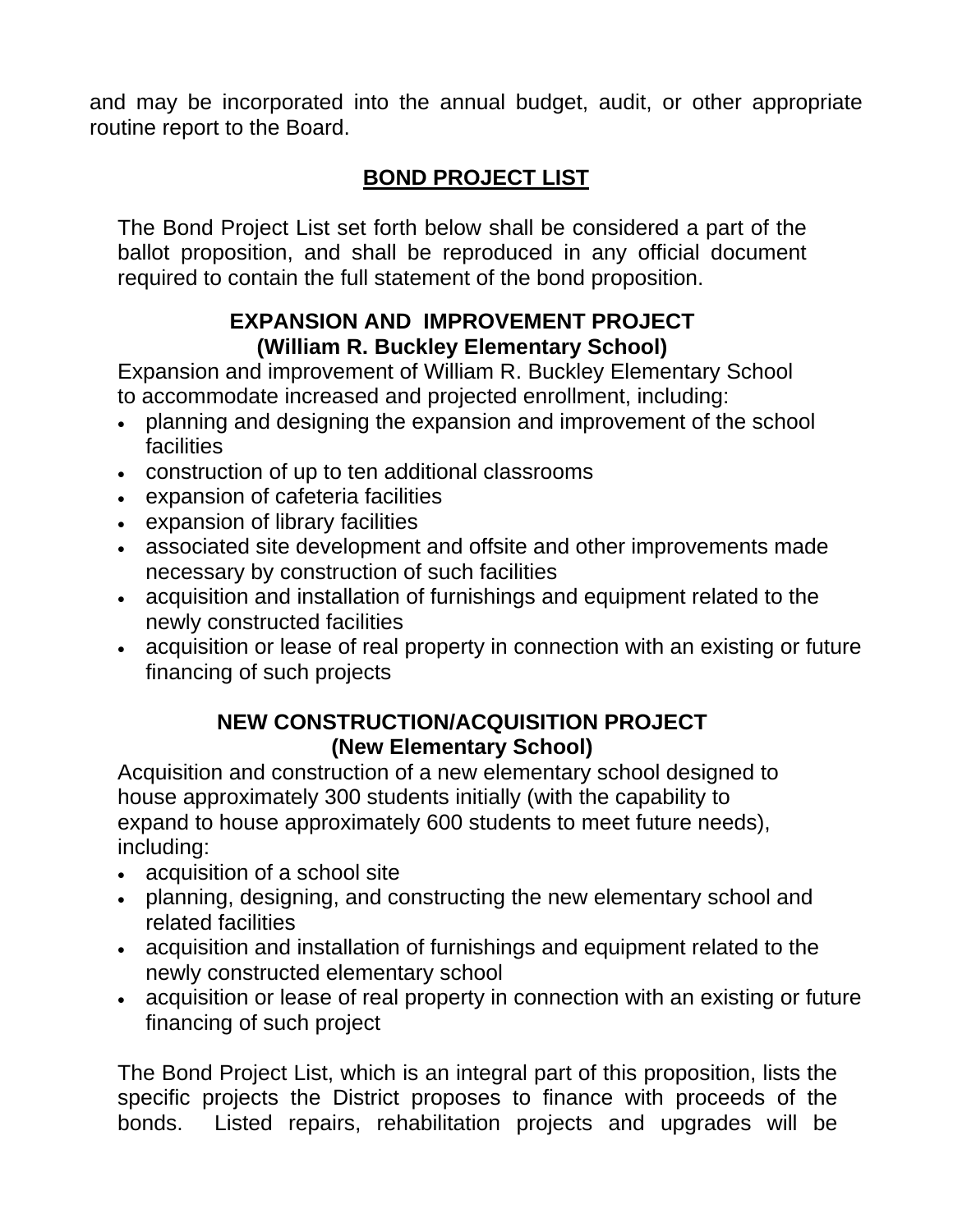completed as needed at a particular school site. Each project is assumed to include its share of costs of the election and bond issuance, architectural, engineering, and similar planning costs, construction management, and a customary contingency for unforeseen design and construction costs. The final cost of each project will be determined as plans are finalized, construction bids are awarded, and projects are completed. In addition, certain construction funds expected from nonbond sources, including State of California grant funds for eligible projects, have not yet been secured. Therefore, the Board cannot guarantee that the bonds will provide sufficient funds to allow completion of all listed projects.

# **FURTHER SPECIFICATIONS**

**Single Purpose.** All of the purposes enumerated in this proposition shall be united and voted upon as one single proposition, pursuant to Education Code Section 15100, and all the enumerated purposes shall constitute the specific single purpose of the bonds, and proceeds of the bonds shall be spent only for such purpose, pursuant to California Government Code Section 53410.

**Other Terms of the Bonds.** When sold, the bonds shall bear interest at an annual rate not exceeding the statutory maximum, and that interest shall be made payable at the time or times permitted by law. The bonds may be issued and sold in several series, and no bond shall be made to mature more than 40 years from the date borne by that bond.

If Measure B is approved, the Board of Education of the Burton Elementary School District will appoint a citizens' oversight committee and conduct annual independent audits to assure that bond funds are spent only on the construction, reconstruction, rehabilitation, or replacement of school facilities, including the furnishing and equipping of school facilities, or the acquisition or lease of real property for school facilities, and for no other purposes.

*Approval of Measure B does not guarantee that the proposed project or projects in the Burton Elementary School District that are the subject of bonds under Measure B will be funded beyond the local revenues generated by Measure B. The District's proposal for the project or projects assumes the receipt of matching State funds, which could be subject to appropriation by the Legislature or approval of a statewide bond measure.*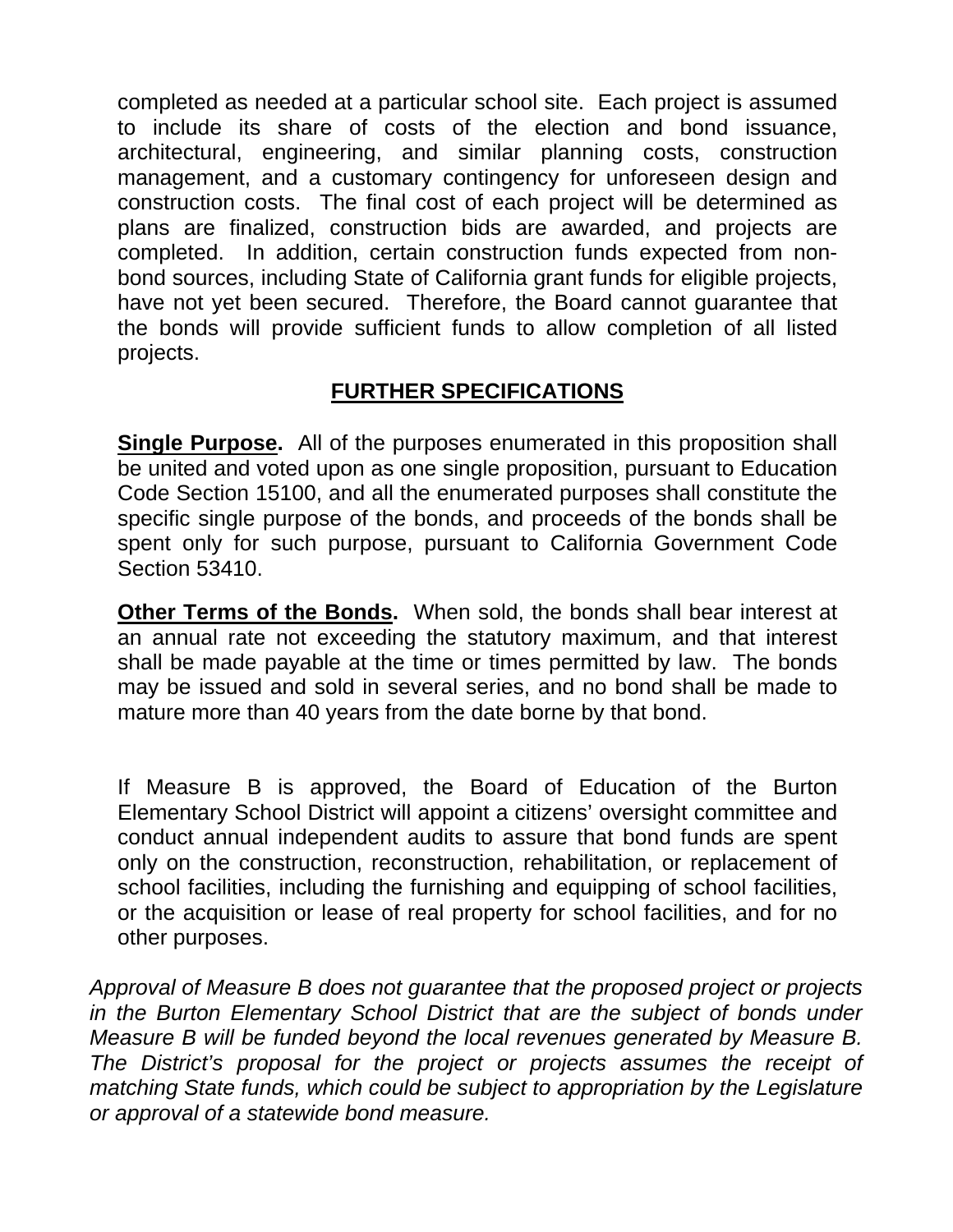### **IMPARTIAL ANALYSIS BY COUNTY COUNSEL BOND MEASURE B**

If at least 55 percent of the qualified electors voting on the measure vote in favor, the Burton Elementary School District (the "District") will be authorized to issue and sell bonds up to the amount of \$2,455,000 (\$2.455 million) to provide financing for the specific school facilities projects listed in the Bond Project List which includes expansion and improvement of the William R. Buckley Elementary School and the construction of a new elementary school.

Proceeds from the sale of bonds shall be used only for the above-listed purposes and not for any other purpose, including teacher and administrator salaries, nor other school operating expenses.

Approval of this bond measure does not guarantee that State matching funds in the amount of \$3.374 million will be received. Funding of all (rather than a portion of) the school facility projects listed above assumes the receipt of matching State funds.

If the measure passes, the District Board is required by law to: conduct an annual, independent performance audit; conduct an annual, independent financial audit; appoint members to an independent Citizen's Oversight Committee; apply the bond proceeds only to the specific purposes stated in the ballot measure; cause creation of accounts into which bond proceeds shall be deposited; and cause the preparation of an annual report.

The bonds will be for a term of 40 years or less and will bear interest at the lowest rate possible but at a rate not exceeding the legal limit. The interest rate will be established at the time of the sale of the bonds and will depend on market rates at that time. Principal and interest on the bonds will be payable from the proceeds of tax levies made on the taxable property in the District. The exact effect on tax rates cannot be determined until after the bonds are sold.

KATHLEEN BALES-LANGE Tulare County Counsel

By: Lawrence A. Perkes Deputy County Counsel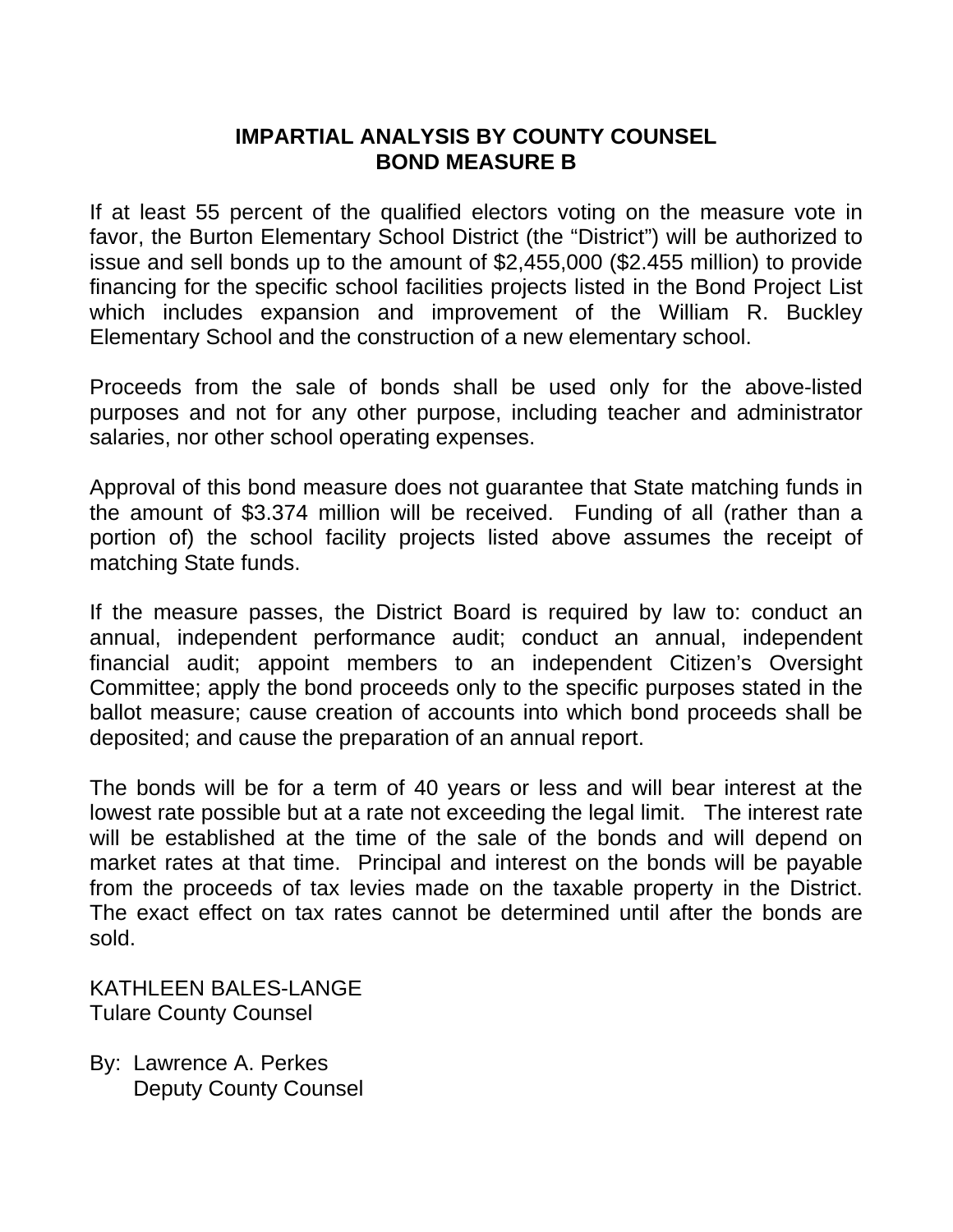### **TAX RATE STATEMENT BOND MEASURE B**

An election will be held in the Burton Elementary School District (the "District") on November 5, 2002, to authorize the sale of up to \$2,455,000 in bonds of the District to finance school facilities as described in the proposition. If the bonds are approved, the District expects to sell the bonds in one series. Principal and interest on the bonds will be payable from the proceeds of tax levies made upon the taxable property in the District. The following information is provided in compliance with Sections 9400-9404 of the Elections Code of the State of California.

1. The best estimate of the tax which would be required to be levied to fund this bond issue during the first fiscal year after the sale of the first series of bonds, based on estimated assessed valuations available at the time of filing of this statement, is 3.00 cents per \$100 (\$30.00 per \$100,000) of assessed valuation in fiscal year 2003-04.

2. The best estimate of the highest tax rate which would be required to be levied to fund this bond issue, based on estimated assessed valuations available at the time of filing of this statement, is 3.00 cents per \$100 (\$30.00 per \$100,000) of assessed valuation in fiscal year 2003-04.

Voters should note that estimated tax rate is based on the *ASSESSED VALUE*  of taxable property on the County's official tax rolls, *not* on the property's market value, which could be more or less than the assessed value. In addition, taxpayers eligible for a property tax exemption, such as the homeowner's exemption, will be taxed at a lower effective tax rate than described above. Certain taxpayers may also be eligible to postpone payment of taxes. Property owners should consult their own property tax bills and tax advisors to determine their property's assessed value and any applicable tax exemptions.

Attention of all voters is directed to the fact that the foregoing information is based upon the District's projections and estimates only, which are not binding upon the District. The actual tax rates and the years in which they will apply may vary from those presently estimated, due to variations from these estimates in the timing of bond sales, the amount of bonds sold and market interest rates at the time of each sale, and actual assessed valuations over the term of repayment of the bonds. The dates of sale and the amount of bonds sold at any given time will be determined by the District based on the need for construction funds and other factors. The actual interest rates at which the bonds will be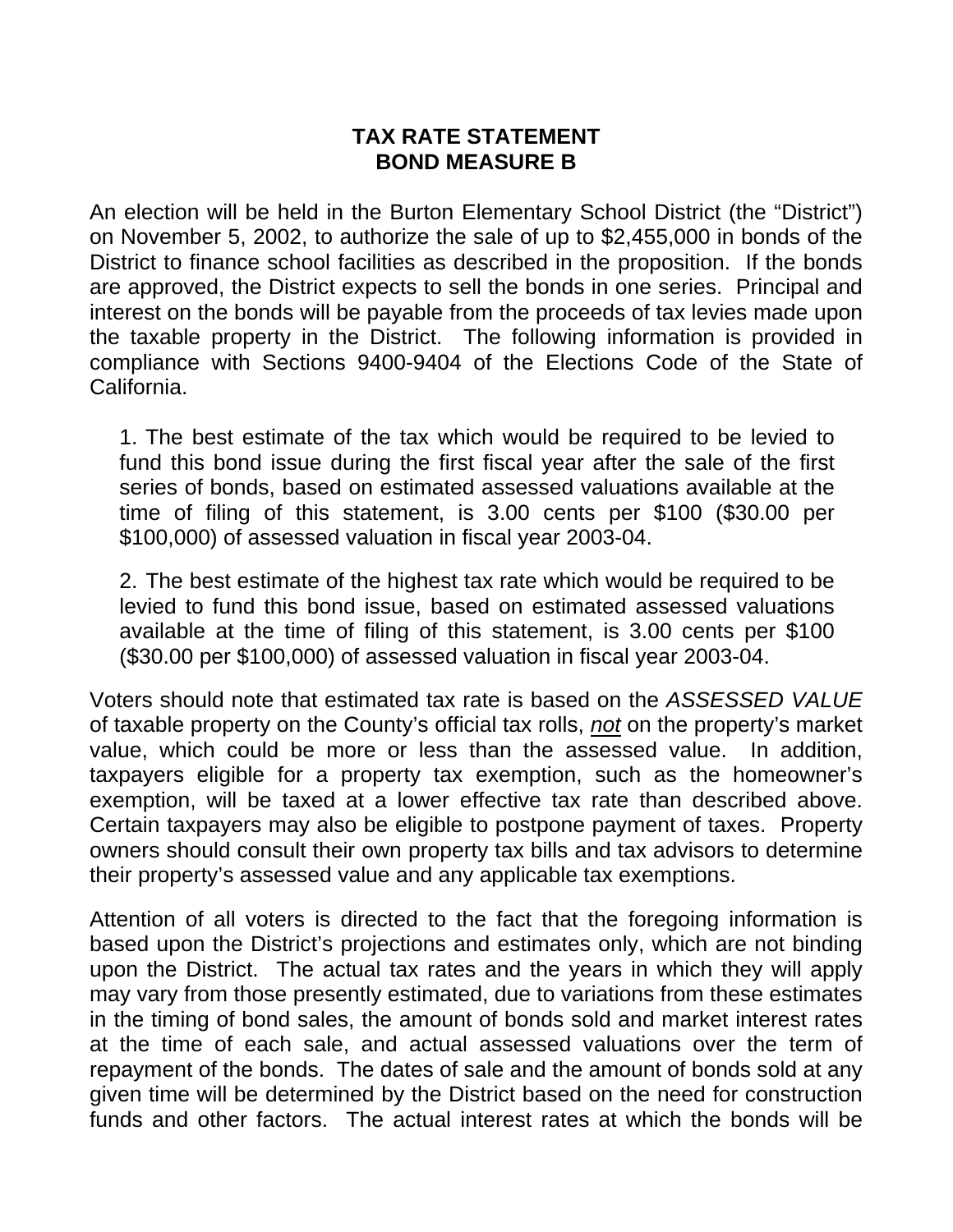sold will depend on the bond market at the time of each sale. Actual future assessed valuation will depend upon the amount and value of taxable property within the District as determined by the County Assessor in the annual assessment and the equalization process.

Dated: June 17, 2002.

s/ Gary L. Mekeel **Superintendent** Burton Elementary School District

## **ARGUMENT IN FAVOR OF MEASURE B**

Our community's future and the future of this great nation will be in the hands of our children. Improvements in health care, overcoming societal challenges, advancing technology, and being active citizens will be their legacy. Preparing them to create that world will be our gift, as great futures depend on great schools.

Vote "Yes" on Measure B to expand and improve William R. Buckley Elementary School and to purchase property for the future construction of a new elementary school designed to educate 400 students. Our community continues to grow and we must prepare to meet the increased enrollment and to keep our schools moving forward.

Students and teachers thrive in a quality school environment. The Burton School District has proven that through rising test scores and a school site selected as a California Distinguished School. Success stories are found in our classrooms every day. However, these achievements become more difficult to attain in overcrowded schools. For an in investment of about \$2.50 a month from residents with property values of \$100,000 (less than the cost of a fast food meal), your "Yes" vote wil pay dividends for generations to come.

Your "Yes" vote will ehance property values, as great schools are a reflection of your community's commitment to great education for our children. Neighborhoods with top quality schools generally enjoy lower crime rates and the schools serve as a foundation for community activities.

By voting Yes, the Burton District will also qualify for an additional \$4.5 million in state funding for future school construction on the property you help purchase.